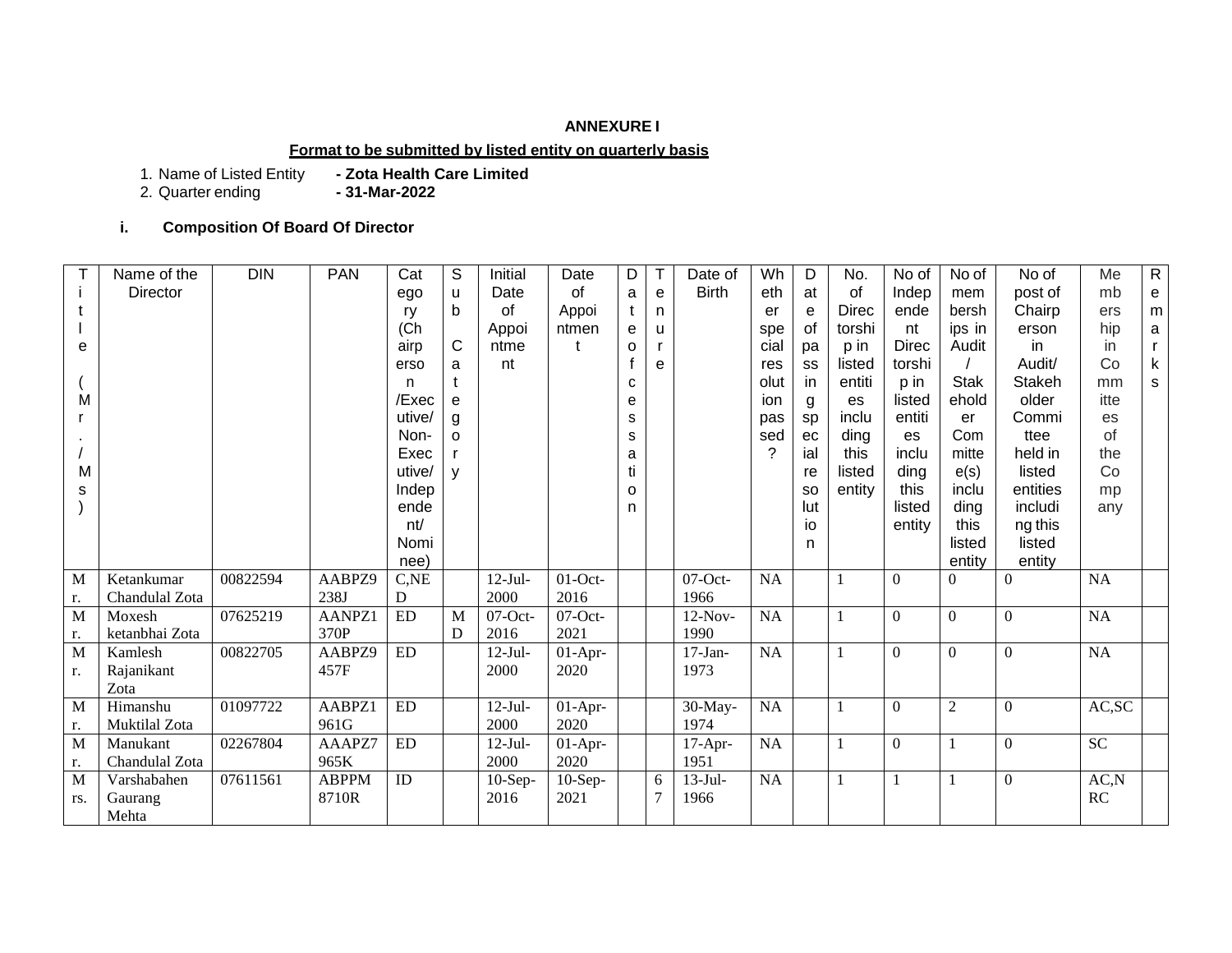| $\mathbf{M}$   | Bhumi Maulik | 08456082 | <b>DOWPD</b> | ID | $30-$     | $30-$     | 3            | $14-Sep-$  | <b>NA</b> |  |          | AC         |  |
|----------------|--------------|----------|--------------|----|-----------|-----------|--------------|------------|-----------|--|----------|------------|--|
| rs.            | Doshi        |          | 9279M        |    | May-      | May-      | 4            | 1994       |           |  |          |            |  |
|                |              |          |              |    | 2019      | 2019      |              |            |           |  |          |            |  |
| $\mathbf{M}$   | Vitrag       | 08457204 | <b>ATEPM</b> | ID | $30-$     | $30-$     | $\mathbf{r}$ | $21-Ian-$  | <b>NA</b> |  |          | AC         |  |
| r.             | Sureshkumar  |          | 2221N        |    | May-      | May-      | 4            | 1990       |           |  |          |            |  |
|                | Modi         |          |              |    | 2019      | 2019      |              |            |           |  |          |            |  |
| $\mathbf{M}$   | Dhiren       | 08536409 | AKUPS9       | ID | $21-Sep-$ | $21-Sep-$ | 3            | $20$ -Aug- | <b>NA</b> |  | $\Omega$ | <b>NRC</b> |  |
| r.             | Prafulbhai   |          | 999Q         |    | 2019      | 2019      |              | 1972       |           |  |          |            |  |
|                | Shah         |          |              |    |           |           |              |            |           |  |          |            |  |
| $\blacksquare$ | Jayshreeben  | 08536399 | <b>AMSPM</b> | ID | $21-Sep-$ | $21-Sep-$ | 3            | $27$ -Oct- | <b>NA</b> |  |          | SC, NR     |  |
| rs.            | Nileshkumar  |          | 9396F        |    | 2019      | 2019      |              | 1971       |           |  |          | С          |  |
|                | Mehta        |          |              |    |           |           |              |            |           |  |          |            |  |

| Pamark<br>Company<br>NUIII AINS                                                               |     |
|-----------------------------------------------------------------------------------------------|-----|
| Wh <sub>o</sub><br>, appointed<br>rperson<br>: Permanent<br>chai<br><br>eetner                | Yes |
| $\sim$ $\sim$<br><b>Whe</b><br>to MD<br>∍ or<br>lether.<br>Chairperson<br>า is related<br>◡∟◡ | Yes |

# **ii. Composition of Committees**

#### **a. Audit Committee**

| Sr. No. | Name of the Director      | Categorv | Chairperson/Membership | <b>Appointment Date</b> | Cessation Date |
|---------|---------------------------|----------|------------------------|-------------------------|----------------|
|         | Varshabahen Gaurang Mehta | ID       | Member                 | 10-Sep-2016             |                |
|         | Bhumi Maulik Doshi        |          | Member                 | 30-May-2019             |                |
|         | Himanshu Muktilal Zota    |          | Member                 | 26-Jun-2014             |                |
|         | Vitrag Sureshkumar Modi   |          | Chairperson            | 23-Sep-2019             |                |

| Company Remarks                         |                                        |          |             |                        |                         |                |  |  |
|-----------------------------------------|----------------------------------------|----------|-------------|------------------------|-------------------------|----------------|--|--|
| Whether Permanent chairperson appointed |                                        |          |             | Yes                    |                         |                |  |  |
|                                         | b. Stakeholders Relationship Committee |          |             |                        |                         |                |  |  |
| Sr. No.                                 | Name of the Director                   | Category |             | Chairperson/Membership | <b>Appointment Date</b> | Cessation Date |  |  |
|                                         | Jayshreeben Nileshkumar Mehta          | ID       | Chairperson |                        | 23-Sep-2019             |                |  |  |
|                                         | Manukant Chandulal Zota                | ED       | Member      |                        | 26-Jun-2014             |                |  |  |
|                                         | Himanshu Muktilal Zota                 | ED       | Member      |                        | 26-Jun-2014             |                |  |  |

| ∠ompanv<br><b>Remarks</b>                                    |     |
|--------------------------------------------------------------|-----|
| "Vhether.<br>urperson appointed<br>'ermanent ch<br>Dorm<br>. | Yes |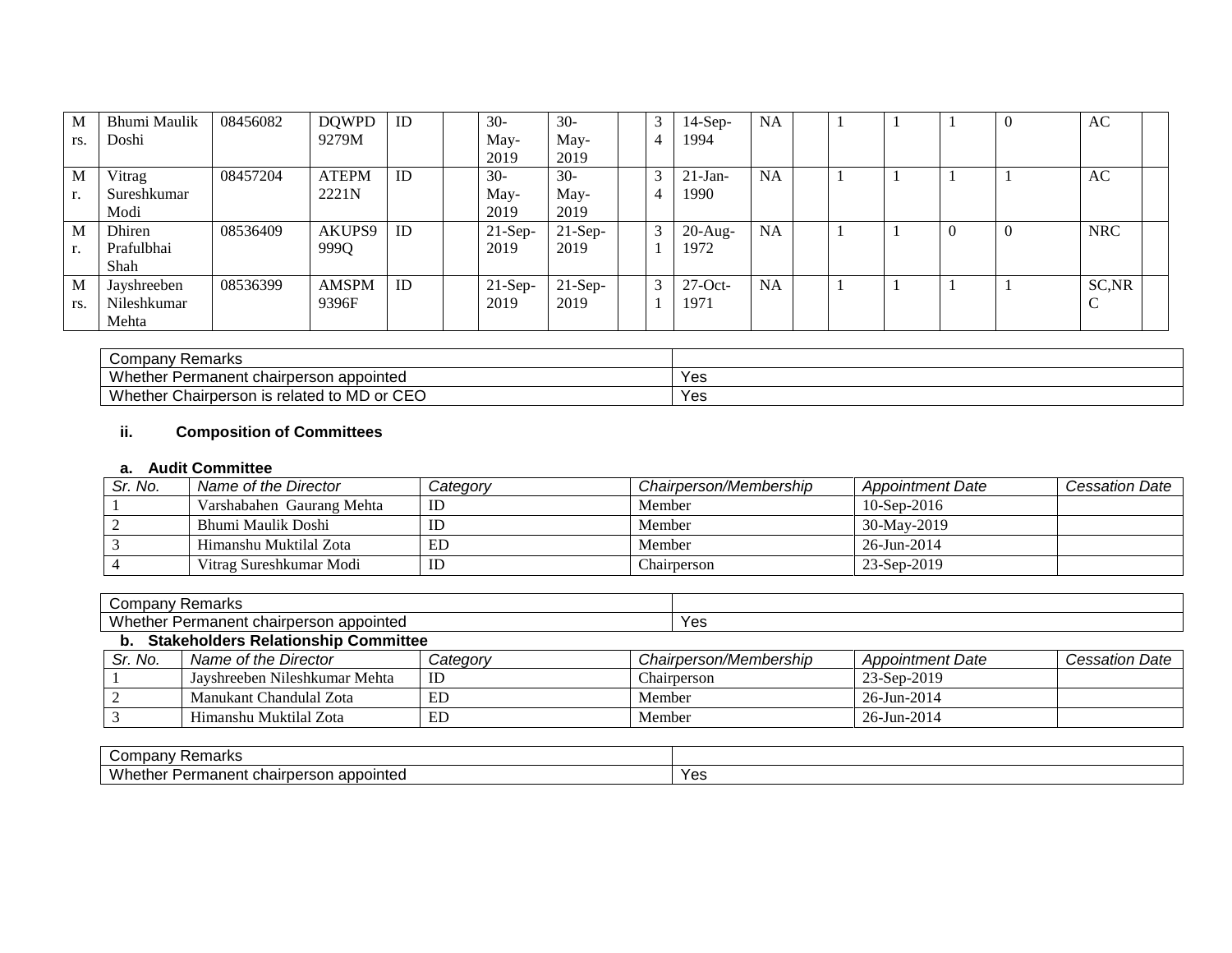# **c. Risk Management Committee – Not applicable**

| $\sim$ $\sim$ $\prime$ $\sim$ |             |                                      |                 |                                    |                     |                   |
|-------------------------------|-------------|--------------------------------------|-----------------|------------------------------------|---------------------|-------------------|
|                               | No.<br>. اد | <b>Director</b><br>the<br>Name<br>Οt | <i>_atedorv</i> | Chairnersc<br>/Membership<br>ונורי | Date<br>Appoıntment | Date<br>,essation |

| -<br>$\sim$<br>παικε                      |  |
|-------------------------------------------|--|
| Whethe<br>pointed<br>iner<br>ם ב∧<br>airr |  |

#### **d. Nomination and Remuneration Committee**

| Sr. No. | Name of the Director          | <i><b>Category</b></i> | Chairperson/Membership | Appointment Date | <b>Cessation Date</b> |
|---------|-------------------------------|------------------------|------------------------|------------------|-----------------------|
|         | Javshreeben Nileshkumar Mehta | ID                     | Member                 | 23-Sep-2019      |                       |
|         | Dhiren Prafulbhai Shah        | ID                     | Member                 | 23-Sep-2019      |                       |
|         | Varshabahen Gaurang Mehta     | ID                     | Chairperson            | $10$ -Sep-2016   |                       |

| Remarks<br>Company                                             |                          |
|----------------------------------------------------------------|--------------------------|
| Whether<br>Permanent<br>າ appointed<br>ob.<br>rperson<br>chail | $V_{\mathbf{a}}$<br>r ဗ১ |

## iii. **Meeting of Board of Directors**

| Date(s) of Meeting (if any) in<br>the previous quarter | Date(s) of Meeting (if any) in the<br>relevant quarter | Whether requirement<br>of Quorum met | <b>Number of Directors</b><br>present | <b>Number of Independent</b><br>Directors present |
|--------------------------------------------------------|--------------------------------------------------------|--------------------------------------|---------------------------------------|---------------------------------------------------|
| $01-Nov-2021$                                          | 12-Feb-2022                                            | <b>Yes</b>                           |                                       |                                                   |
|                                                        | 14-Feb-2022                                            | <b>Yes</b>                           |                                       |                                                   |

| ' Remarks<br>Company '                                                                                        |     |
|---------------------------------------------------------------------------------------------------------------|-----|
| of davs,<br>Max<br>∴ ∩nsecutive <del>un</del><br>∍ between<br>anv<br>∑'mum qa∟<br>two<br>ה הוועדי<br>ш<br>. . | 102 |

## iv. **Meeting of Committees**

| Name of the Committee                      | Date(s) of meeting<br>during of the committee<br>in the previous quarter | Date(s) of meeting<br>of the committee in<br>the relevant quarter | Whether requirement<br>of Quorum met<br>(Yes/No) | Number of<br><b>Directors</b><br>present | Number of<br>independent<br>directors present |
|--------------------------------------------|--------------------------------------------------------------------------|-------------------------------------------------------------------|--------------------------------------------------|------------------------------------------|-----------------------------------------------|
| Audit Committee                            | $01-Nov-2021$                                                            | l 2-Feb-2022                                                      | Yes                                              |                                          |                                               |
| <b>Stakeholders Relationship Committee</b> |                                                                          | 24-Mar-2022                                                       | Yes                                              |                                          |                                               |

| Company<br>' Remarks                                                  |     |
|-----------------------------------------------------------------------|-----|
| Maximum gap between any two consecutive (in number of days) [Only for | 102 |
| Audit Committee]                                                      |     |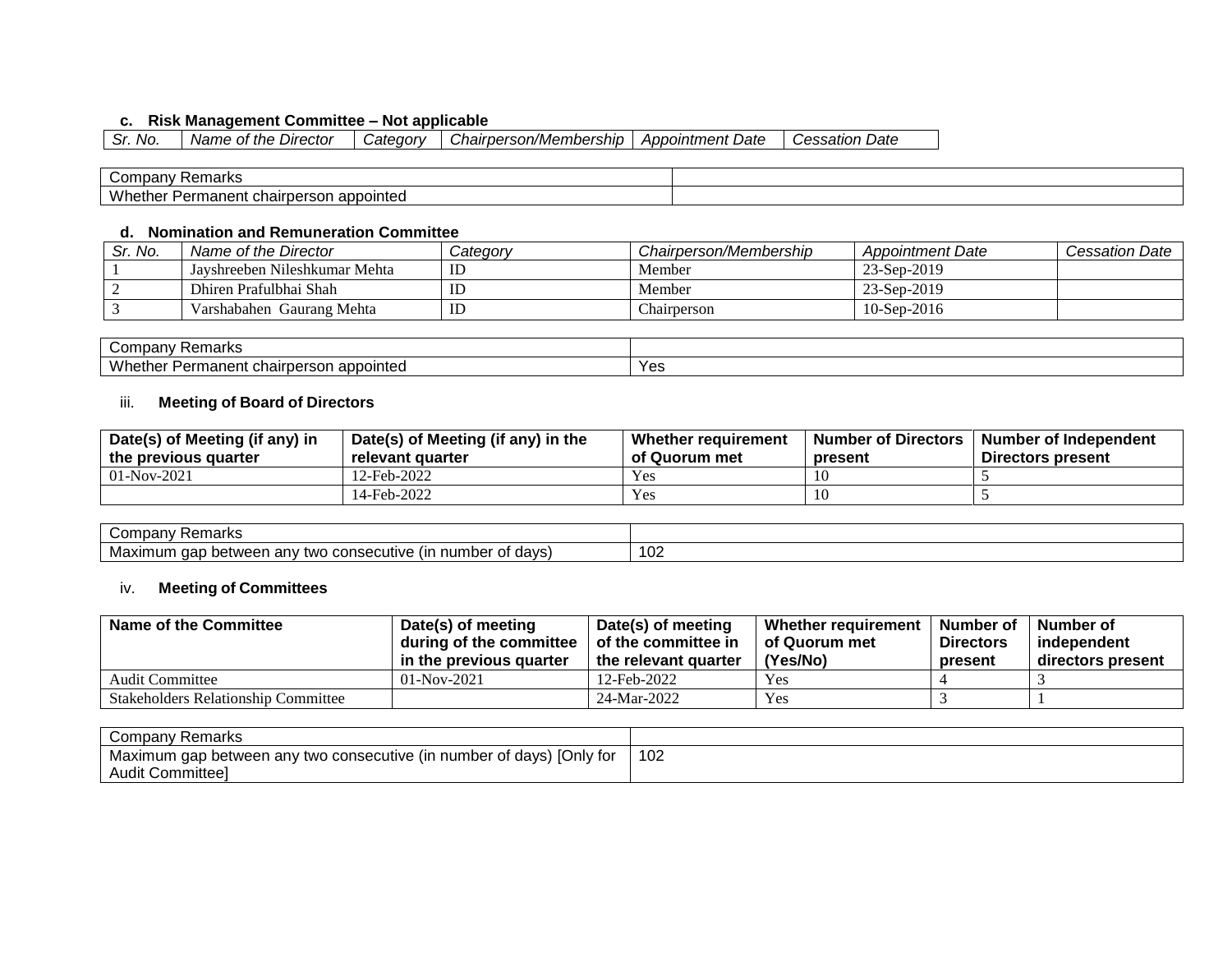#### v. **Related Party Transactions**

| Subiect                                                                                      | Compliance status (Yes/No/NA) | <b>Remark</b> |
|----------------------------------------------------------------------------------------------|-------------------------------|---------------|
| Whether prior approval of audit committee obtained                                           | Not Applicable                |               |
| Whether shareholder approval obtained for material RPT                                       | Not Applicable                |               |
| Whether details of RPT entered into pursuant to omnibus approval have been reviewed by Audit | Yes                           |               |
| Committee                                                                                    |                               |               |

Disclosure of notes on related party transactions and Disclosure of notes of material related party transactions

#### **VI. Affirmations**

- 1. The composition of Board of Directors is in terms of SEBI (Listing obligations and disclosure requirements) Regulations, 2015. **Yes**
- 2. The composition of the following committees is in terms of SEBI(Listing obligations and disclosure requirements) Regulations, 2015
	- a. Audit Committee **Yes**
	- b. Nomination & remuneration committee **Yes**
	- c. Stakeholders relationship committee **Yes**
	- d. Risk management committee (applicable to the top 100 listed entities) **- Not applicable**
- 3. The committee members have been made aware of their powers, role and responsibilities as specified in SEBI (Listing obligations and disclosure requirements) Regulations, 2015. **- Yes**
- 4. The meetings of the board of directors and the above committees have been conducted in the manner as specified in SEBI (Listing obligations and disclosure requirements) Regulations, 2015.**- Yes**
- 5. a. This report and/or the report submitted in the previous quarter has been placed before Board of Directors. **- Yes** b. Any comments/observations/advice of Board of Directors may be mentioned here:

| Name               | Ashvin Variya                                     |
|--------------------|---------------------------------------------------|
| <b>Designation</b> | <b>Company Secretary &amp; Compliance Officer</b> |
| <b>Date</b>        | 19.04.2022                                        |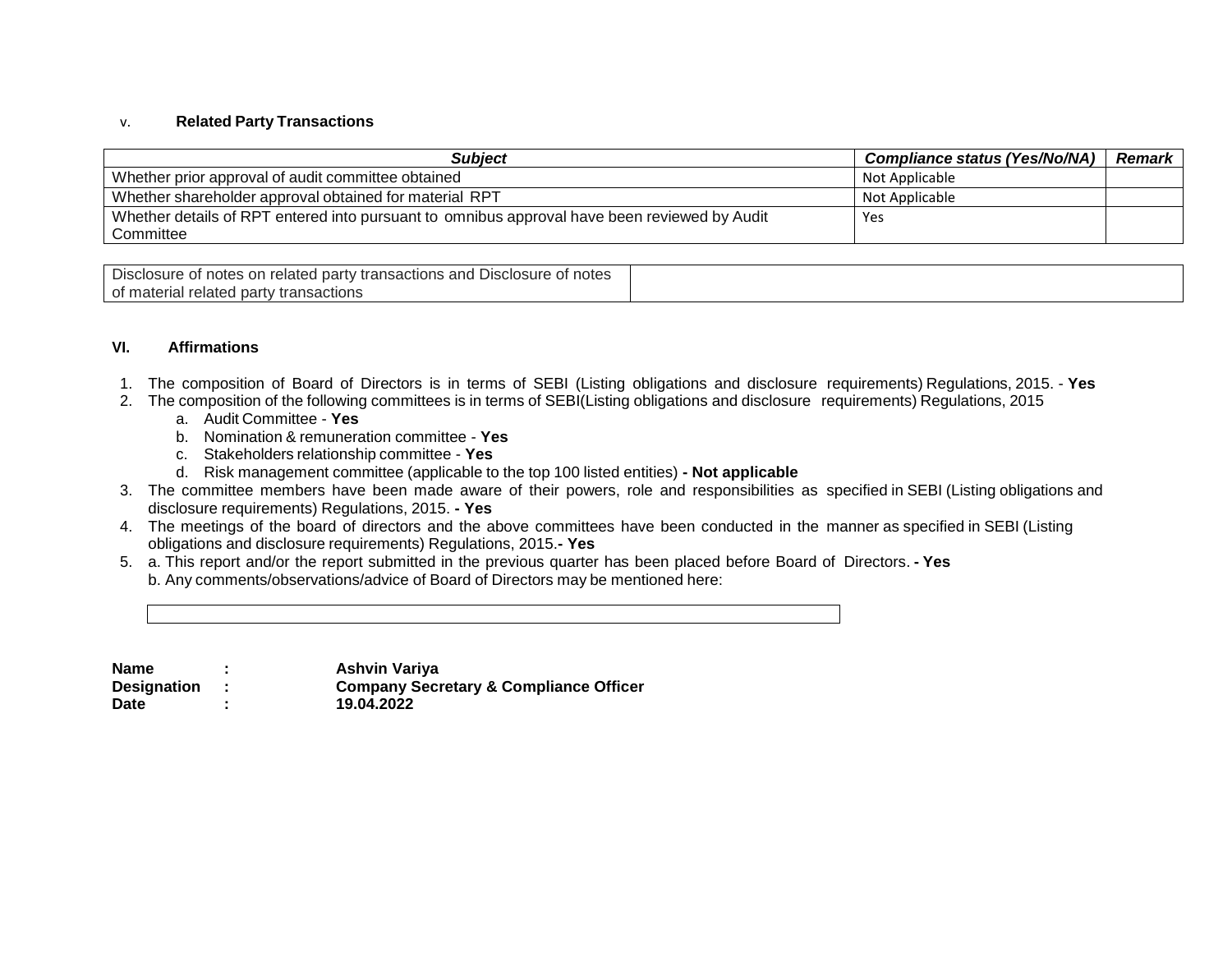# **ANNEXURE II** Format to be submitted by listed entity at the end of the financial year (for the whole of financial year)

| I. Disclosure on website in terms of Listing Regulations                                                         |                                            |                       |                                                                                                |  |  |  |
|------------------------------------------------------------------------------------------------------------------|--------------------------------------------|-----------------------|------------------------------------------------------------------------------------------------|--|--|--|
| <b>Item</b>                                                                                                      | <b>Compliance</b><br>status<br>(Yes/No/NA) | Co<br>mp<br>any<br>Re | Website                                                                                        |  |  |  |
| As per regulation 46(2) of the LODR:                                                                             |                                            |                       |                                                                                                |  |  |  |
| Details of business                                                                                              | Yes                                        |                       | www.zotahealthcare.com/about-us/our-business-2/                                                |  |  |  |
| Terms and conditions of appointment of independent<br>directors                                                  | Yes                                        |                       | /www.zotahealthcare.com/investorrelations/statutory-documents                                  |  |  |  |
| Composition of various committees of board of directors                                                          | Yes                                        |                       | www.zotahealthcare.com/investorrelations/committees-of-board-of-directors/                     |  |  |  |
| Code of conduct of board of directors and senior<br>management personnel                                         | Yes                                        |                       | www.zotahealthcare.com/investorrelations/statutory-documents/                                  |  |  |  |
| Details of establishment of vigil mechanism/ Whistle<br><b>Blower policy</b>                                     | Yes                                        |                       | www.zotahealthcare.com/wp-content/uploads/2019/11/VIGIL_MECHANISM.pdf                          |  |  |  |
| Criteria of making payments to non-executive directors                                                           | Yes                                        |                       | /www.zotahealthcare.com/investorrelations/statutory-documents                                  |  |  |  |
| Policy on dealing with related party transactions                                                                | Yes                                        |                       | www.zotahealthcare.com/wp-content/uploads/2022/02/Policy-on-Related-Party-<br>Transactions.pdf |  |  |  |
| Policy for determining 'material' subsidiaries                                                                   | Yes                                        |                       | www.zotahealthcare.com/wp-<br>content/uploads/2019/08/Policy_on_Material_Subsidiary.pdf        |  |  |  |
| Details of familiarization programs imparted to<br>independent directors                                         | Yes                                        |                       | www.zotahealthcare.com/wp-content/uploads/2022/03/Familiarization-program-<br>for-IDs-1.pdf    |  |  |  |
| Email address for grievance redressal and other relevant<br>details entity who are responsible for assisting and | Yes                                        |                       | www.zotahealthcare.com/investorrelations/investor-contacts/                                    |  |  |  |
| Contact information of the designated officials of the listed Yes                                                |                                            |                       | www.zotahealthcare.com/investorrelations/investor-contacts/                                    |  |  |  |
| <b>Financial results</b>                                                                                         | Yes                                        |                       | www.zotahealthcare.com/investorrelations/financial-results/                                    |  |  |  |
| Shareholding pattern                                                                                             | Yes                                        |                       | www.zotahealthcare.com/investorrelations/share-holding-pattern/                                |  |  |  |
| Details of agreements entered into with the media<br>companies and/or their associates                           | Not Applicable                             |                       |                                                                                                |  |  |  |
| Schedule of analyst or institutional investor meet and<br>presentations made by the listed entity to analysts or | Yes                                        |                       | www.zotahealthcare.com/announcements-2021-22/                                                  |  |  |  |
| New name and the old name of the listed entity                                                                   | Not Applicable                             |                       |                                                                                                |  |  |  |
| Advertisements as per regulation 47 (1)                                                                          | Yes                                        |                       | www.zotahealthcare.com/announcements-2021-22/                                                  |  |  |  |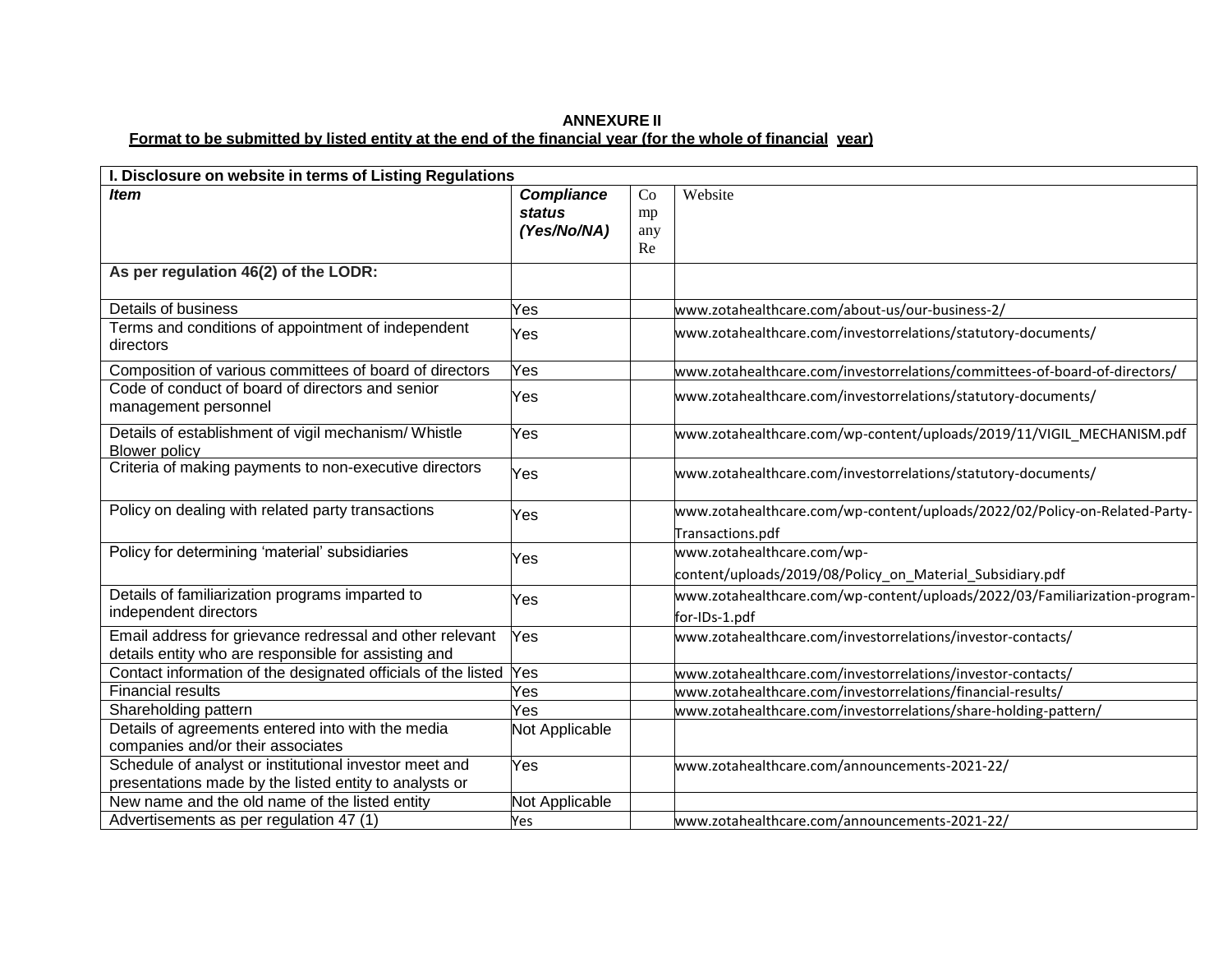| Credit rating or revision in credit rating obtained by the   | Not Applicable            |                          |                                                                              |
|--------------------------------------------------------------|---------------------------|--------------------------|------------------------------------------------------------------------------|
| Separate audited financial statements of each subsidiary     | Yes                       |                          | www.zotahealthcare.com/investorrelations/financial-statements-of-subsidiary- |
| of the listed entity in respect of a relevant financial year |                           | companies/               |                                                                              |
| As per other regulations of the LODR:                        |                           |                          |                                                                              |
| Whether company has provided information under               | Yes                       |                          | www.zotahealthcare.com                                                       |
| separate section on its website as per Regulation 46(2)      |                           |                          |                                                                              |
| Materiality Policy as per Regulation 30                      | Yes                       |                          | www.zotahealthcare.com/wp-content/uploads/2021/07/Policy-on-                 |
|                                                              |                           | Materiality V2.pdf       |                                                                              |
| Dividend Distribution policy as per Regulation 43A (as       | Not Applicable            |                          |                                                                              |
| applicable)                                                  |                           |                          |                                                                              |
| It is certified that these contents on the website of the    | Yes                       |                          |                                                                              |
| listed entity are correct.                                   |                           |                          |                                                                              |
| <b>Il Annual Affirmations</b>                                |                           |                          |                                                                              |
| <b>Particulars</b>                                           | <b>Regulation</b>         | <b>Compliance status</b> | Company Remark                                                               |
|                                                              | <b>Number</b>             | (Yes/No/NA)              |                                                                              |
| Independent director(s) have been appointed in terms         | $16(1)(b)$ &              |                          |                                                                              |
| of specified criteria of 'independence' and/or 'eligibility' | 25(6)                     | Yes                      |                                                                              |
|                                                              |                           |                          |                                                                              |
| <b>Board composition</b>                                     | 17(1), 17(1A)<br>8.17/1R) | Yes                      |                                                                              |
| Meeting of Board of directors                                | 17(2)                     | Yes                      |                                                                              |
| Quorum of Board meeting                                      | 17(2A)                    | Yes                      |                                                                              |
| <b>Review of Compliance Reports</b>                          | 17(3)                     | Yes                      |                                                                              |
| Plans for orderly succession for appointments                | 17(4)                     | Yes                      |                                                                              |
| Code of Conduct                                              | 17(5)                     | Yes                      |                                                                              |
| Fees/compensation                                            | 17(6)                     | Yes                      |                                                                              |
| Minimum Information                                          | 17(7)                     | Yes                      |                                                                              |
| <b>Compliance Certificate</b>                                | 17(8)                     | Yes                      |                                                                              |
| Risk Assessment & Management                                 | 17(9)                     | Yes                      |                                                                              |
| Performance Evaluation of Independent Directors              | 17(10)                    | Yes                      |                                                                              |
| Recommendation of Board                                      | 17(11)                    | Yes                      |                                                                              |
| Maximum number of directorship                               | 17A                       | Yes                      |                                                                              |
| <b>Composition of Audit Committee</b>                        | 18(1)                     | Yes                      |                                                                              |
| <b>Meeting of Audit Committee</b>                            | 18(2)                     | Yes                      |                                                                              |
| Composition of nomination & remuneration committee           | $19(1)$ & (2)             | Yes                      |                                                                              |
|                                                              |                           |                          |                                                                              |
| Quorum of Nomination and Remuneration Committee              |                           | Yes                      |                                                                              |
| meeting                                                      | 19(2A)                    |                          |                                                                              |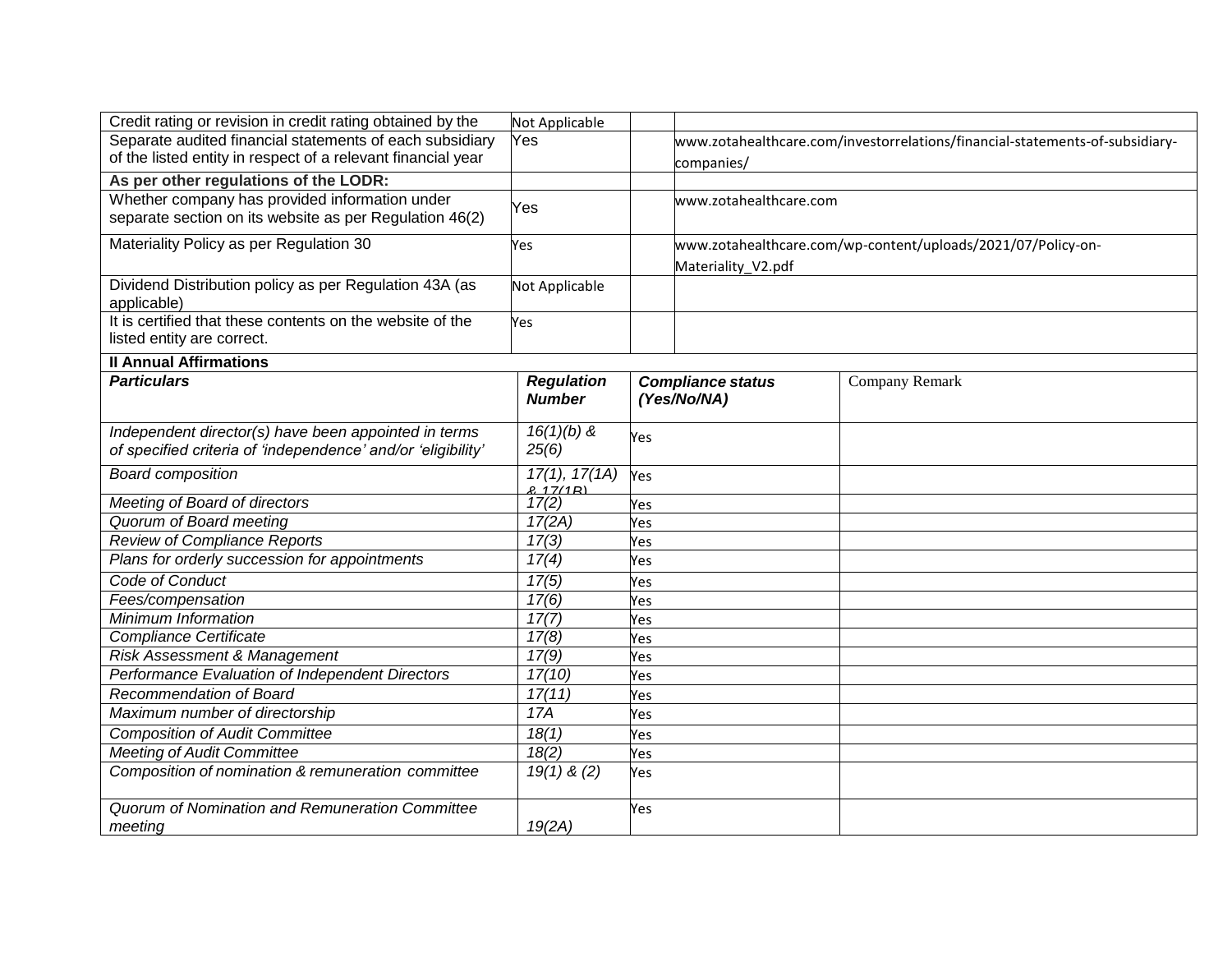| Meeting of nomination & remuneration committee                                                                          |                               | Yes            |
|-------------------------------------------------------------------------------------------------------------------------|-------------------------------|----------------|
| <b>Composition of Stakeholder Relationship Committee</b>                                                                | $20(1)$ ,<br>$20(2)$ and      | Yes            |
| Meeting of stakeholder relationship committee                                                                           | 20(3A)                        | Yes            |
| Composition and role of risk management committee                                                                       | 21(1), (2), (<br>$3)$ , (4)   | Not Applicable |
| Meeting of Risk Management Committee                                                                                    | 22                            | Not Applicable |
| Vigil Mechanism                                                                                                         | $\overline{22}$               | Yes            |
| Policy for related party Transaction                                                                                    | $23(1)$ , $(1A)$ ,            | Yes            |
| Prior or Omnibus approval of Audit Committee for all<br>related party transactions                                      | 23(2), (3)                    | Yes            |
| Approval for material related party transactions                                                                        | 23(4)                         | Yes            |
| Disclosure of related party transactions on<br>consolidated basis                                                       | 23(9)                         | Yes            |
| Composition of Board of Directors of unlisted material<br>Subsidiary                                                    | 24(1)                         | Not Applicable |
| Other Corporate Governance requirements with<br>respect to subsidiary of listed entity                                  | 24(2), (3), (<br>$4)$ , (5) & | Yes            |
| Annual Secretarial Compliance Report                                                                                    | 24(A)                         | Yes            |
| Alternate Director to Independent Director                                                                              | 25(1)                         | Yes            |
| <b>Maximum Tenure</b>                                                                                                   |                               | Yes            |
| Meeting of independent directors                                                                                        | $25(3)$ & $(4)$               | Yes            |
| Familiarization of independent directors                                                                                | 25(7)                         | Yes            |
| Declaration from Independent Director                                                                                   | $25(8)$ & $(9)$               | Yes            |
| D & O Insurance for Independent Directors                                                                               | 25(10)                        | Not Applicable |
| Memberships in Committees                                                                                               | 26(1)                         | Yes            |
| Affirmation with compliance to code of conduct from<br>members of Board of Directors and Senior<br>management personnel | 26(3)                         | Yes            |
| Disclosure of Shareholding by Non- Executive<br><b>Directors</b>                                                        | 26(4)                         | Yes            |
| Policy with respect to Obligations of directors and<br>senior management                                                | $26(2)$ &<br>26(5)            | Yes            |

**Other Information**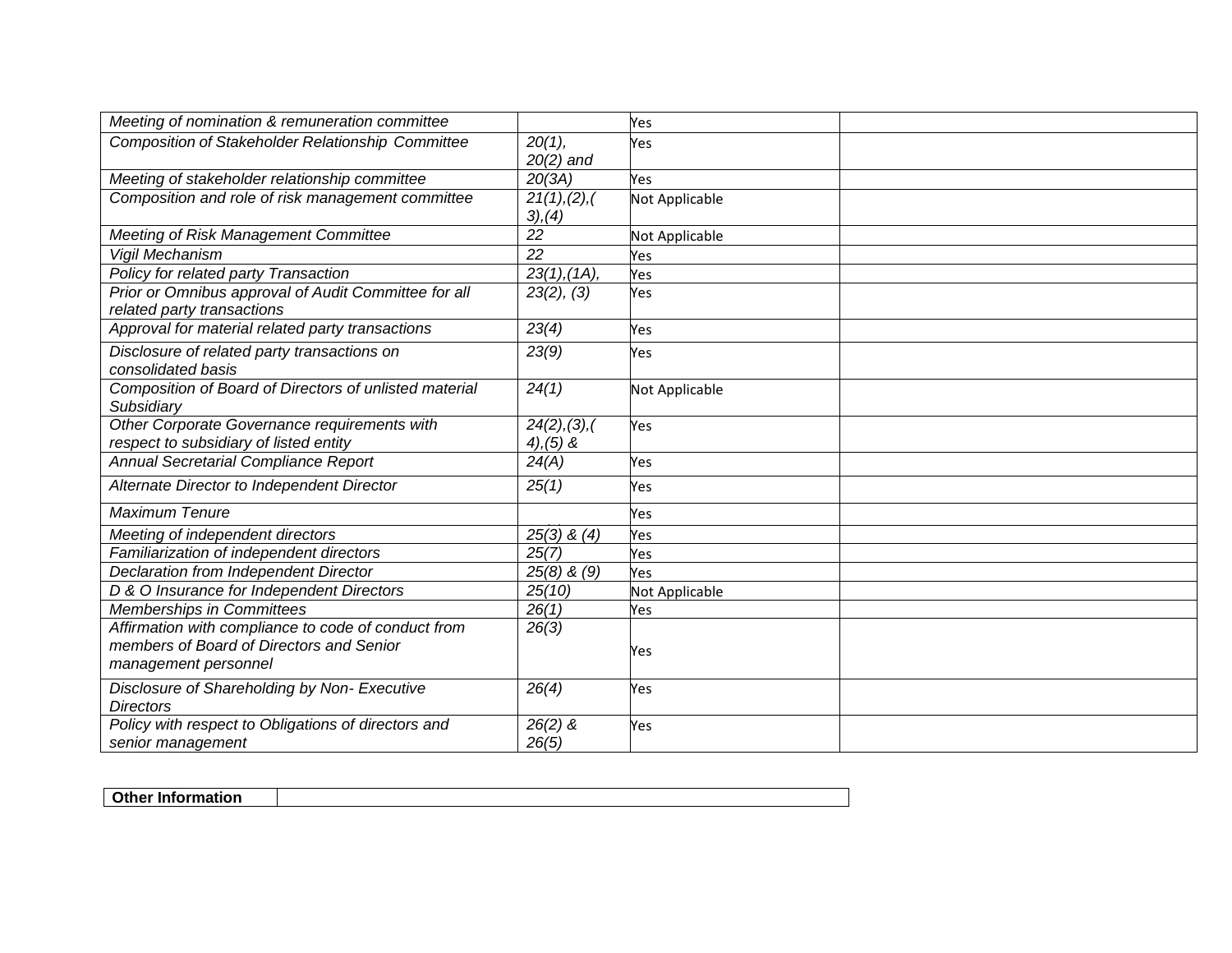### **III Affirmations:**

The Listed Entity has approved Material Subsidiary Policy and the Corporate Governance requirements with respect to subsidiary of Listed Entity have been complied. **- Yes**

| <b>Other Information</b> |  |
|--------------------------|--|
|                          |  |

| <b>Name</b>        | ٠ | Ashvin Variya                                    |
|--------------------|---|--------------------------------------------------|
| <b>Designation</b> | ٠ | <b>Company Secretary &amp; Compliance Office</b> |
| Date               | ٠ | 19.04.2022                                       |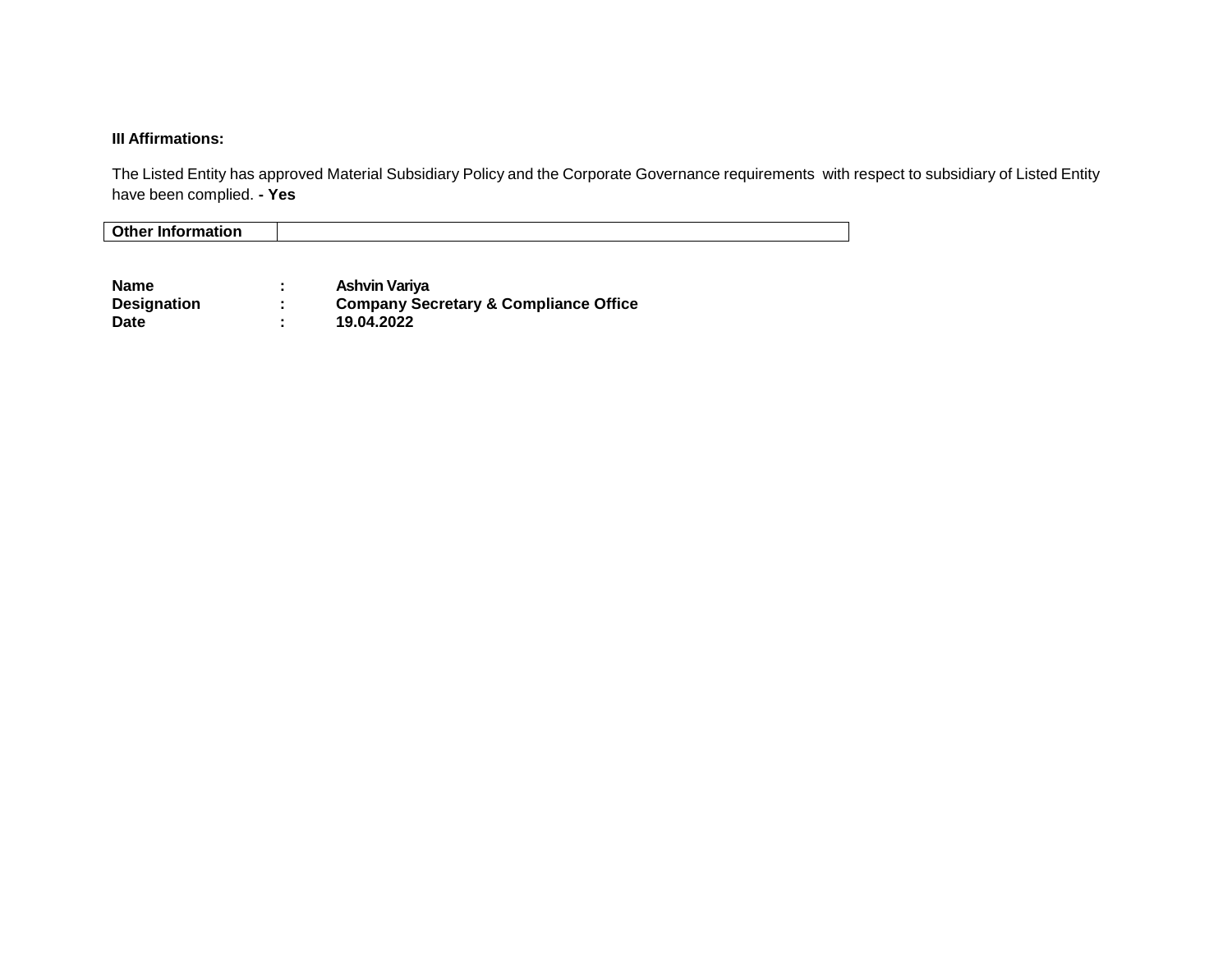| <b>ANNEXURE IV</b>                                                                             |                                                                   |                                                                                                     |                                                             |                                                             |                                                                       |                                                                                                  |                                                             |
|------------------------------------------------------------------------------------------------|-------------------------------------------------------------------|-----------------------------------------------------------------------------------------------------|-------------------------------------------------------------|-------------------------------------------------------------|-----------------------------------------------------------------------|--------------------------------------------------------------------------------------------------|-------------------------------------------------------------|
| <b>ZOTA</b>                                                                                    |                                                                   | <b>ZOTA HEALTH CARE LIMITED</b>                                                                     |                                                             | 31-Mar-2022                                                 |                                                                       |                                                                                                  |                                                             |
| (A) Any loan or any other form of debt advanced by the listed entity directly or indirectly to |                                                                   |                                                                                                     |                                                             |                                                             |                                                                       |                                                                                                  |                                                             |
|                                                                                                |                                                                   | Aggregate amount advanced during six months                                                         |                                                             |                                                             |                                                                       | Balance outstanding at the end of six months                                                     |                                                             |
| Promoter or any<br>other entity<br>controlled by them                                          | Promoter<br>Group or any<br>other entity<br>controlled by<br>them | <b>Directors</b><br><i>(including</i><br>relatives) or any<br>other entity<br>controlled by<br>them | <b>KMPs or any</b><br>other entity<br>controlled by<br>them | Promoter or<br>any other<br>entity<br>controlled by<br>them | <b>Promoter Group</b><br>or any other<br>entity controlled<br>by them | <b>Directors</b><br><i>(including</i><br>relatives) or any<br>other entity<br>controlled by them | <b>KMPs or any</b><br>other entity<br>controlled by<br>them |
| 0                                                                                              |                                                                   | 0                                                                                                   | 0                                                           | $\Omega$                                                    | $\Omega$                                                              |                                                                                                  |                                                             |

**(B) Any guarantee/ comfort letter (by whatever name called) provided by the listed entity directly or indirectly, in connection with any loan(s) or any other form of debt availed by:**

| <b>Entity</b>                                                          | Type<br>(guarantee,<br>comfort letter<br>etc.) | Aggregate amount of<br>issuance during six<br>months | Balance outstanding at the<br>end of six months (taking<br>into account any invocation) |
|------------------------------------------------------------------------|------------------------------------------------|------------------------------------------------------|-----------------------------------------------------------------------------------------|
| Promoter or any other entity controlled by them                        |                                                |                                                      |                                                                                         |
| Promoter Group or any other entity controlled by them                  |                                                |                                                      |                                                                                         |
| Directors (including relatives) or any other entity controlled by them |                                                |                                                      |                                                                                         |
| KMPs or any other entity controlled by them                            |                                                |                                                      |                                                                                         |

**(C) Any security provided by the listed entity directly or indirectly, in connection with any loan(s) or any other form of debt availed by:**

| <b>Entity</b>                                                          | <b>Type of Security</b><br>(cash, shares<br>etc.) | Aggregate value of<br>security provided<br>during six months | Balance outstanding at the<br>end of six months |
|------------------------------------------------------------------------|---------------------------------------------------|--------------------------------------------------------------|-------------------------------------------------|
| Promoter or any other entity controlled by them                        |                                                   |                                                              |                                                 |
| Promoter Group or any other entity controlled by them                  |                                                   |                                                              |                                                 |
| Directors (including relatives) or any other entity controlled by them |                                                   |                                                              |                                                 |
| KMPs or any other entity controlled by them                            |                                                   |                                                              |                                                 |